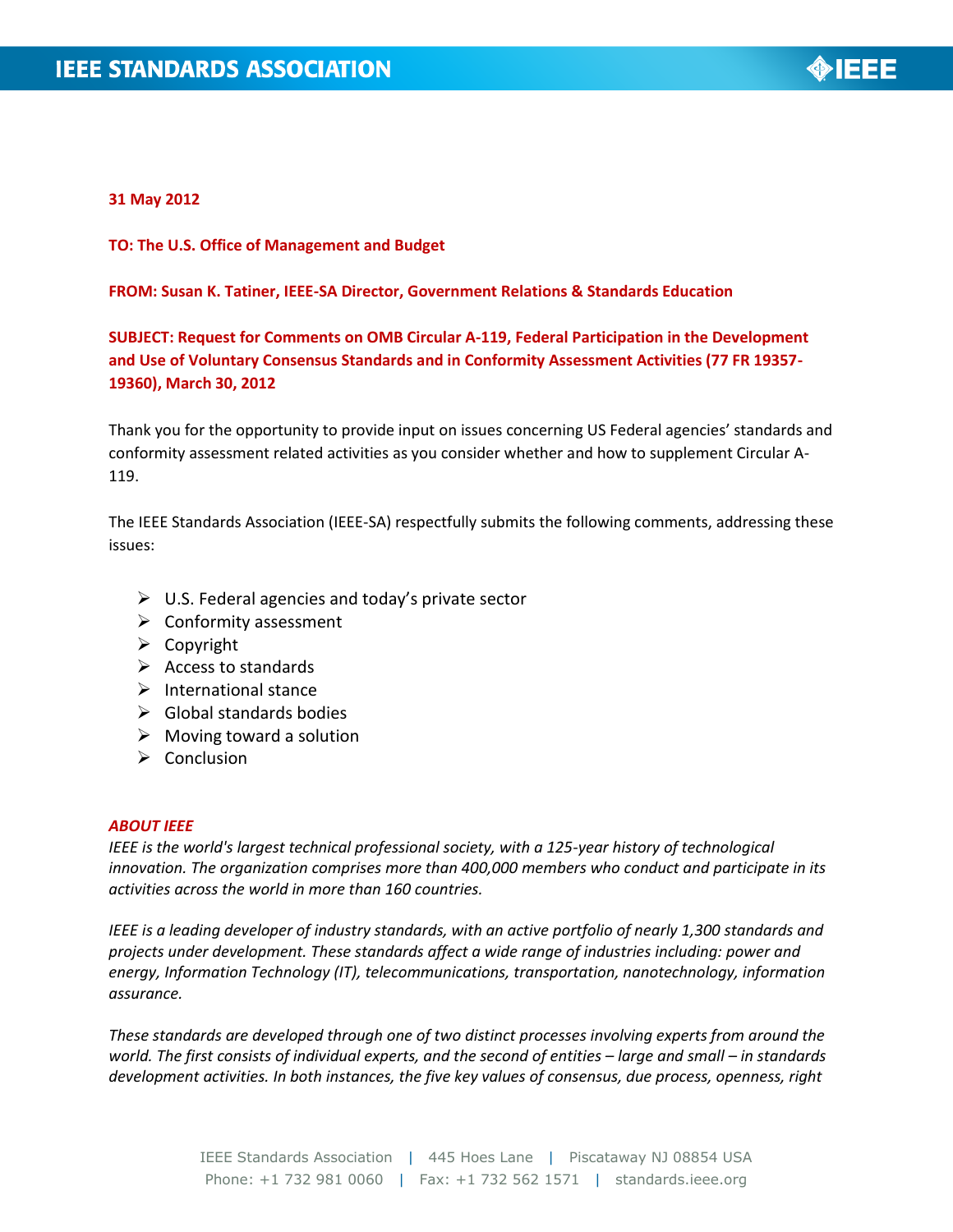*of appeals and balance underpin the activities. All participants are equally recognized and have an equal basis in the standards development processes.* 

*The development of IEEE standards provides the means for technological development to reach the global marketplace. The standards produced by IEEE are known for achieving high levels of technical excellence and broad applicability. The IEEE standards process is fully consistent with WTO criteria for international standards developing organizations.*

## U.S. FEDERAL AGENCIES AND TODAY'S PRIVATE SECTOR

The standards system that has developed under the NTAAA and OMB Circular A-119 is costeffective and efficient for U.S. Federal agencies. It opens the door for those agencies to work with global standards organizations in the private sector that have the ability to coordinate with all interested and materially affected parties. IEEE-SA coordinates with industry, governments, associations, and numerous other organizations in the development of standards. This is accomplished through established liaisons with other organizations, crosspollination of membership, joint standards development and adoption agreements, and a strategic preference for technical global collaboration.

Standards promote economic growth around the world, support efficient innovation, and facilitate international trade. Today's global standards organizations, like IEEE-SA, operate across boundaries. The global nature of IEEE-SA facilitates growth, innovation, and trade through the timely delivery of market-relevant standards that are welcome and accepted everywhere. The large participation in IEEE-SA standards development work and the average low cost for standards enable wide adoption of IEEE standards by users. Other measures that support the wide acceptance of IEEE standards around the world include IEEE-SA's adherence to and support of the principles and requirements of the WTO/TBT agreement, which is reflected in its robust standards development process, and an advanced, RAND-based Patent Policy balanced between the rights of the licensor and the licensee that encourages the owner of IP to give an assurance to license on RAND terms.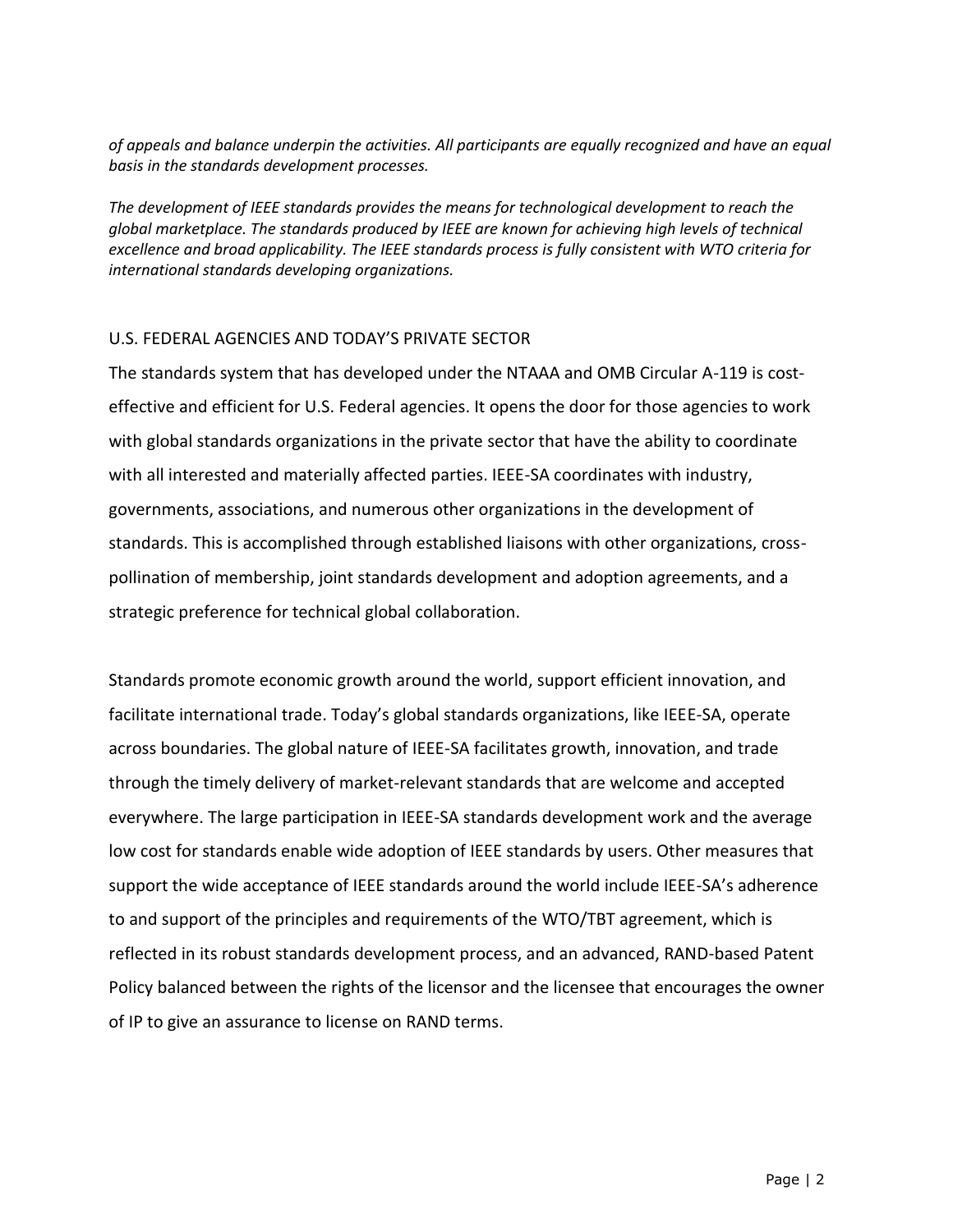### CONFORMITY ASSESSMENT

Conformity assessment activities are increasingly important in today's standards arena. They help accelerate market acceptance and enablement of new products and technologies. Standards conformance activities relative to IEEE standards take place across nearly all the technology areas covered by the IEEE-SA, but in a wide variety of approaches that may be technology or market dependent. The IEEE Conformity Assessment Program (ICAP)—a joint program of the IEEE Standards Association (IEEE-SA) and the IEEE Industry and Standards Technology Organization (ISTO)--provides a focal point for conformity issues and related support for IEEE members, as well as for industry groups and individual professionals involved in conformity assessment activities. The foundation of ICAP activities is based on industry best practices, internationally accepted quality systems and use of proven test tools. Fostering the market acceptance, adoption and implementation of standardized technologies, ICAP spans the spectrum of today's smart grid, information and communications technologies. The availability of a conformity assessment option within a standards developing organization gives U.S. Federal agencies the flexibility, expertise, and support they need.

#### COPYRIGHT

When the NTAAA and OMB Circular A-119 were put in place, they essentially codified an existing best practice to prefer private sector standards, and set the stage for an expansion of this practice. A cornerstone of the envisioned system was the maintenance of the IP rights of copyright holders. Without this, the U.S. Federal agencies would not be able to benefit from the efficiencies of the voluntary consensus standards development process. This principle to "observe and protect" copyright is explicitly stated in A-119.

IEEE-SA supports the December 2011 ACUS Recommendations in their continued recognition of the rights of copyright owners.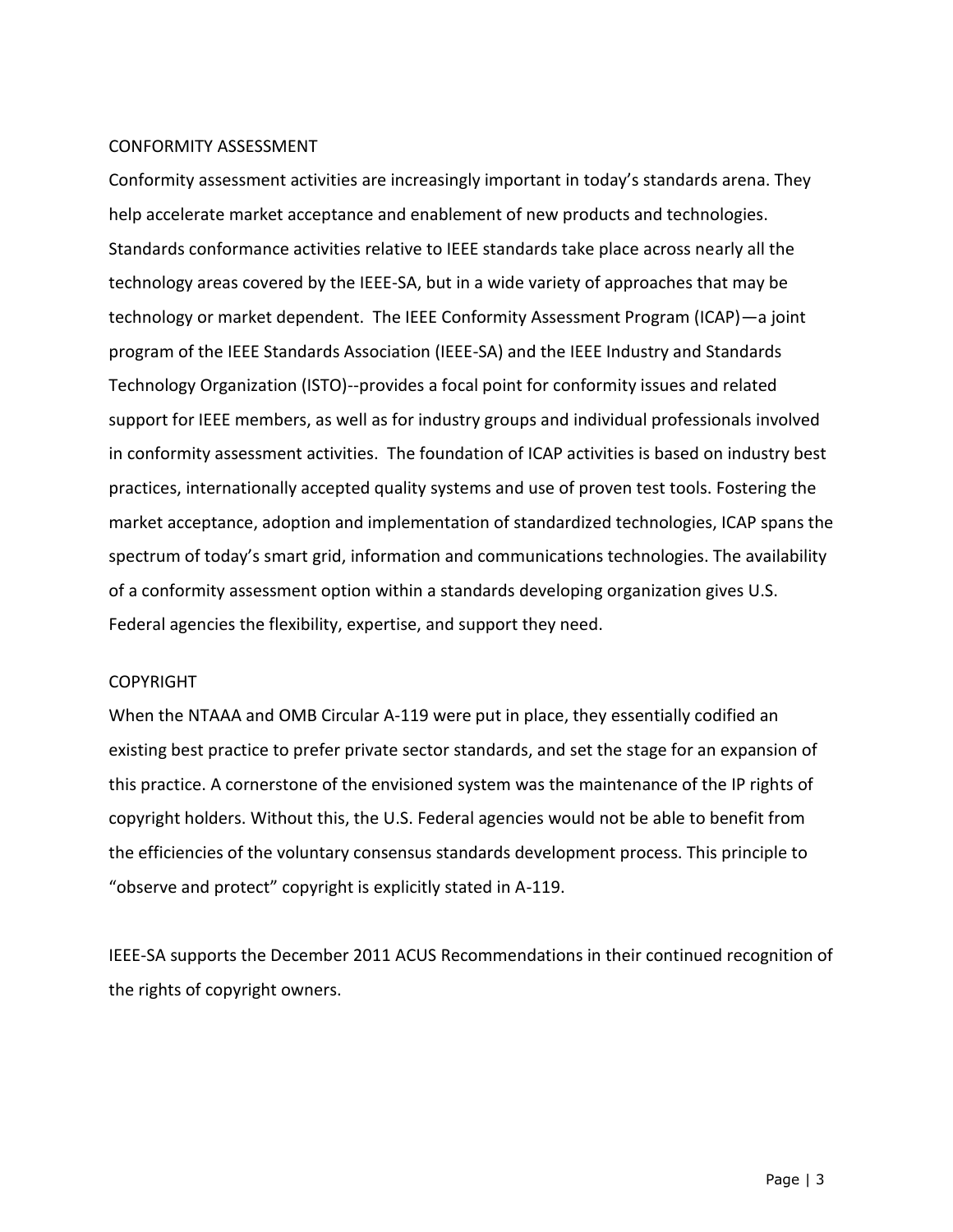## ACCESS TO STANDARDS AND IBR

U.S. Federal agencies, U.S. citizens, and other parties have an interest in access to standards that are incorporated by reference. Today's stakeholders find that older forms of access (paper copies available in select locations, e.g.) that were once deemed sufficient no longer seem so. This evolution has the potential to strain the relationship between standards developers and the stakeholders who benefit from them. It is to everyone's advantage to seek new ideas on the matter of access that allow us to better transition in the digital age without losing the benefits of the system in place.

Standards developers have dramatically increased access to standards since 1998. Online readonly access, access in libraries, no-cost access to tables of content, "free" access to standards IBR through programs subsidized by industry (such as the IEEE GET 802™ program)… all are examples of modalities that standards developers have used to improve access to standards. Recognizing that U.S. Federal agencies and citizens have different needs during rulemaking, procurement, and other activities, standards developing organizations have made special arrangements at different times to accommodate their needs.

Standards developers want to do more. We actively seek ways to get our standards out to the public in low- and no-cost ways. We actively seek ways to diversify our business operations and move away from dependence on the sale of standards. And we worry about how to address the "digital divide" as we move forward.

## INTERNATIONAL STANCE

The standards system that has developed under the NTAAA and OMB Circular A-119 is independent of government control. A-119 offers a level of assurance to the world that standards adopted by U.S. Federal agencies are not crafted to establish or encourage trade barriers. NIST, the US Trade Representative, and others have worked hard to prove the good faith of those U.S. citizens and national and multinational companies who participate in global standards organizations. The role of the U.S. Federal agencies in standards development is in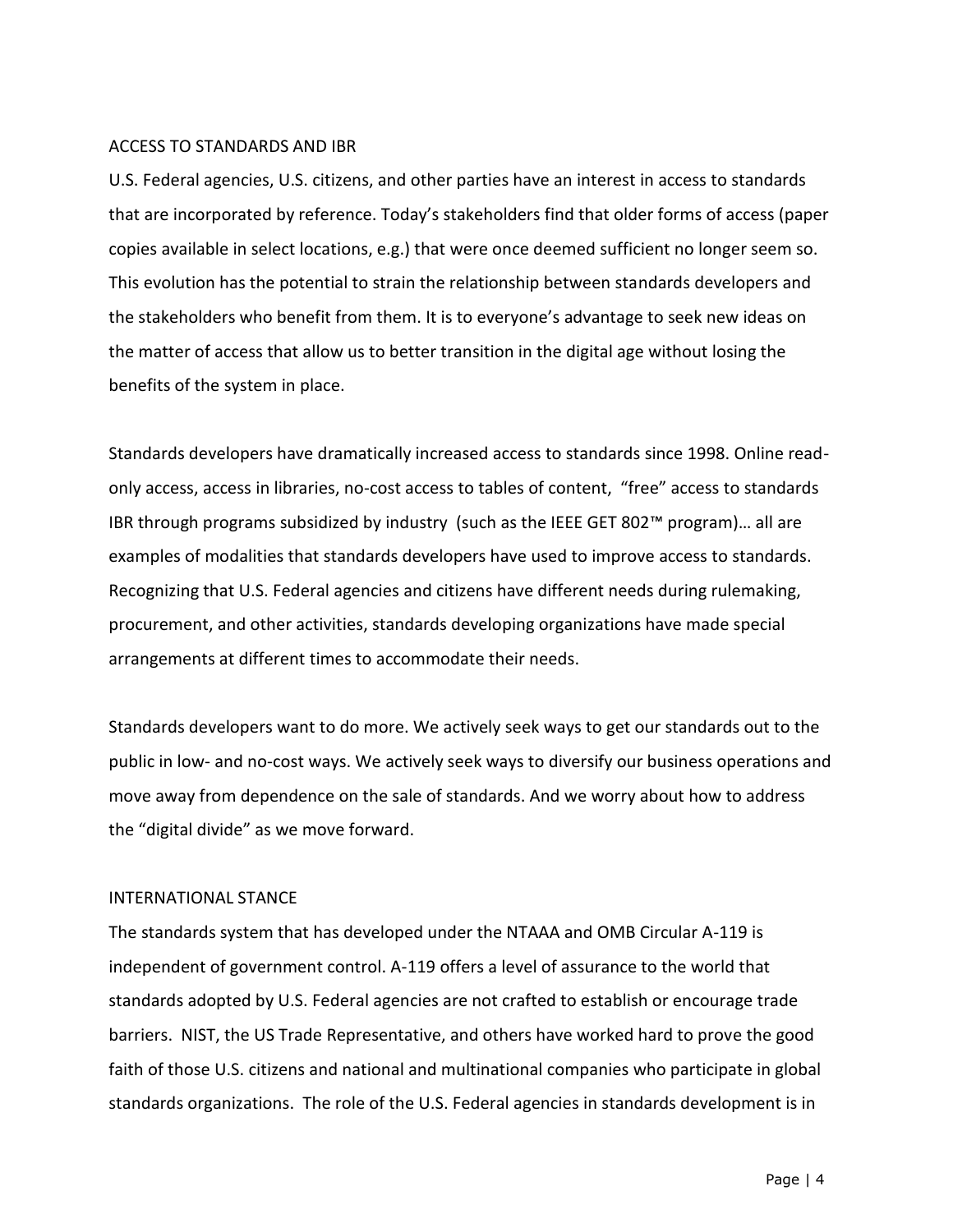balance. When changes are considered to the system to address the need for access to standards, it is important to reflect on the possible impact any changes might have on balance and the perception of balance. A change, for example, that involved increased U.S. government financial support would likely have a negative impact on the perception of independence. IEEE-SA operates in active agreement with the WTO principle that standards should not create unnecessary obstacles to trade, and whenever appropriate, should specify requirements in terms of performance rather than design or descriptive characteristics. IEEE-SA adheres to the six principles of the TBT Committee's Decision on International Standards. IEEE-SA is truly a global organization, engaged with members and participants around the world. Standards developing participants engage face-to-face in standards development, and, when longdistance travel is prohibitive, they are able to engage electronically in the development of IEEE standards by, for example, submitting comments during a formal consensus ballot. Anyone in the world can participate in developing IEEE standards, and IEEE-SA makes an effort to reach out to both individuals and entities in all countries.

## GLOBAL STANDARDS BODIES

IEEE standards are market-accepted around the world, so when industry uses them, its products and services will be interoperable around the world. This allows industry to produce for the global market with increased efficiency and cost savings. U.S. Federal agencies need full flexibility to be able to recognize and support global standards organizations to remain fully relevant. In the ICT field, for example, standards developed by global SDOs define the backbone of ICT infrastructure. These standards, implemented and used worldwide, have proven to be successful. In the ICT field, accepting standards developed by global SDOs such as IEEE-SA, is already common practice in the world. IEEE-SA specifications, such as Ethernet (IEEE 802.3™) and Wireless LAN (802.11™, often referred to as Wi-Fi™) are implemented and used worldwide. These global deliverables are highly relevant for industrial and innovation policies, and have contributed to the competitiveness of industry worldwide by allowing faster access to the specifications that define the backbone of ICT infrastructure.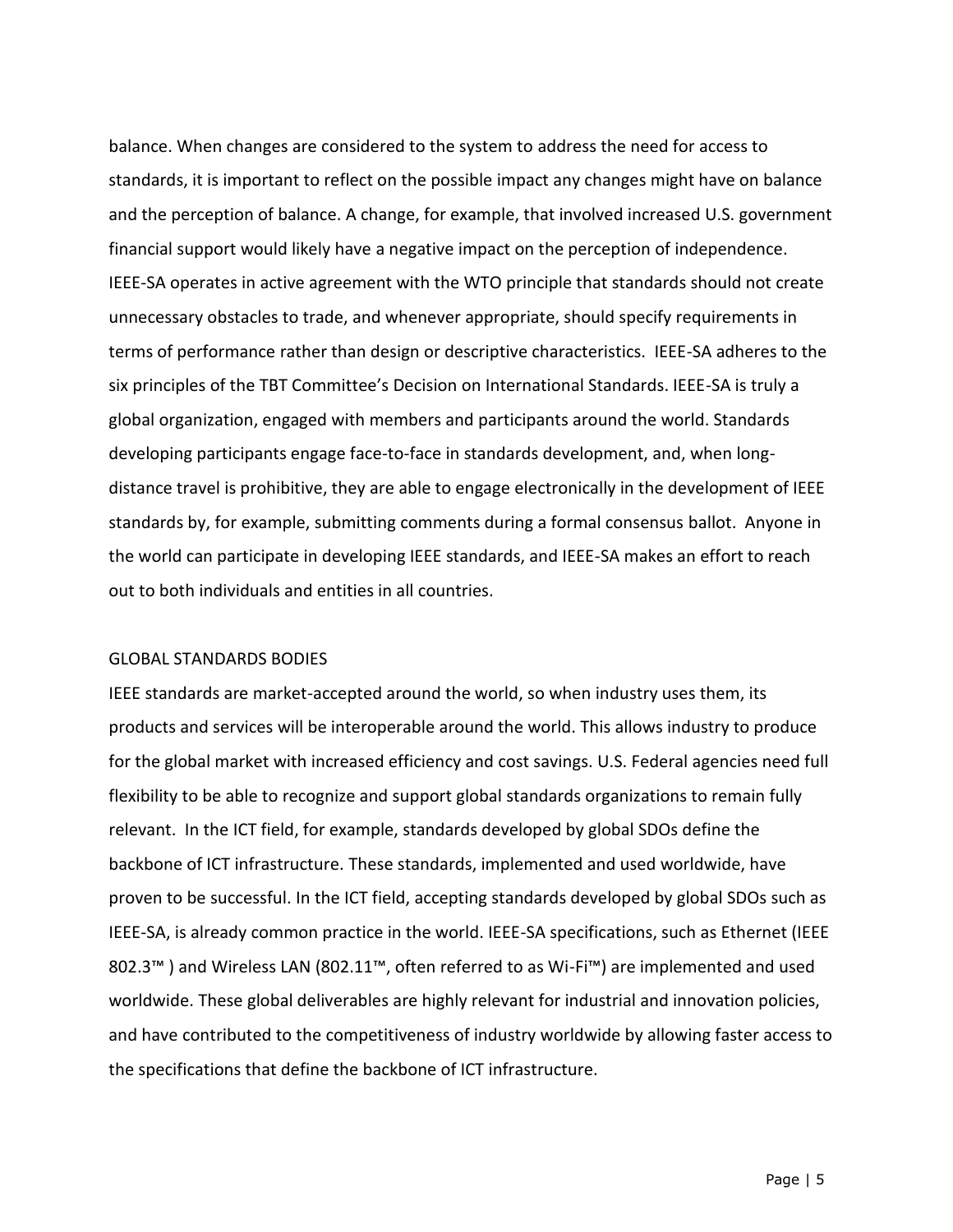## MOVING TOWARD A SOLUTION

IEEE-SA strongly defends its copyright to its standards. We also recognize that there is an argument to be made about the rights of citizens to access to the law and the need to evolve what access means in the  $21<sup>st</sup>$  century. When there are countervailing rights, the question is not solely who is "right." The question is, how can we craft a solution that moves beyond slogans?

The issues and problems identified in the IBR debate are not going away; yet few in the debate have proposed solutions. It's time for everyone to work together to move the debate to the solution-finding stage.

One possibility would be to replace IBR with performance-based regulations that describe what is required and name standards for compliance as proof of meeting the performance level. A precedent for such a path is the so-called New Approach of the EU. Although some have not been pleased with the way the New Approach has worked in practice, there is no reason to believe it could not be improved upon.

What makes such an approach interesting in this debate is that the standard named remains voluntary. Thus, the approach seems to have found a way to give the public the mandatory information it needs while protecting the rights of SDOs. Another advantage appears to be that it simplifies the problems surrounding the updating of standards that are incorporated by reference. In a new approach, the regulation would update the levels of performance expected and not concern itself with the maintenance schedule of the standard.

Once stakeholders commit to finding a path forward in the IBR debate, other solutions will undoubtedly emerge. IEEE-SA supports a solutions-based path forward, with review, comment, and careful consideration of the consequences of change.